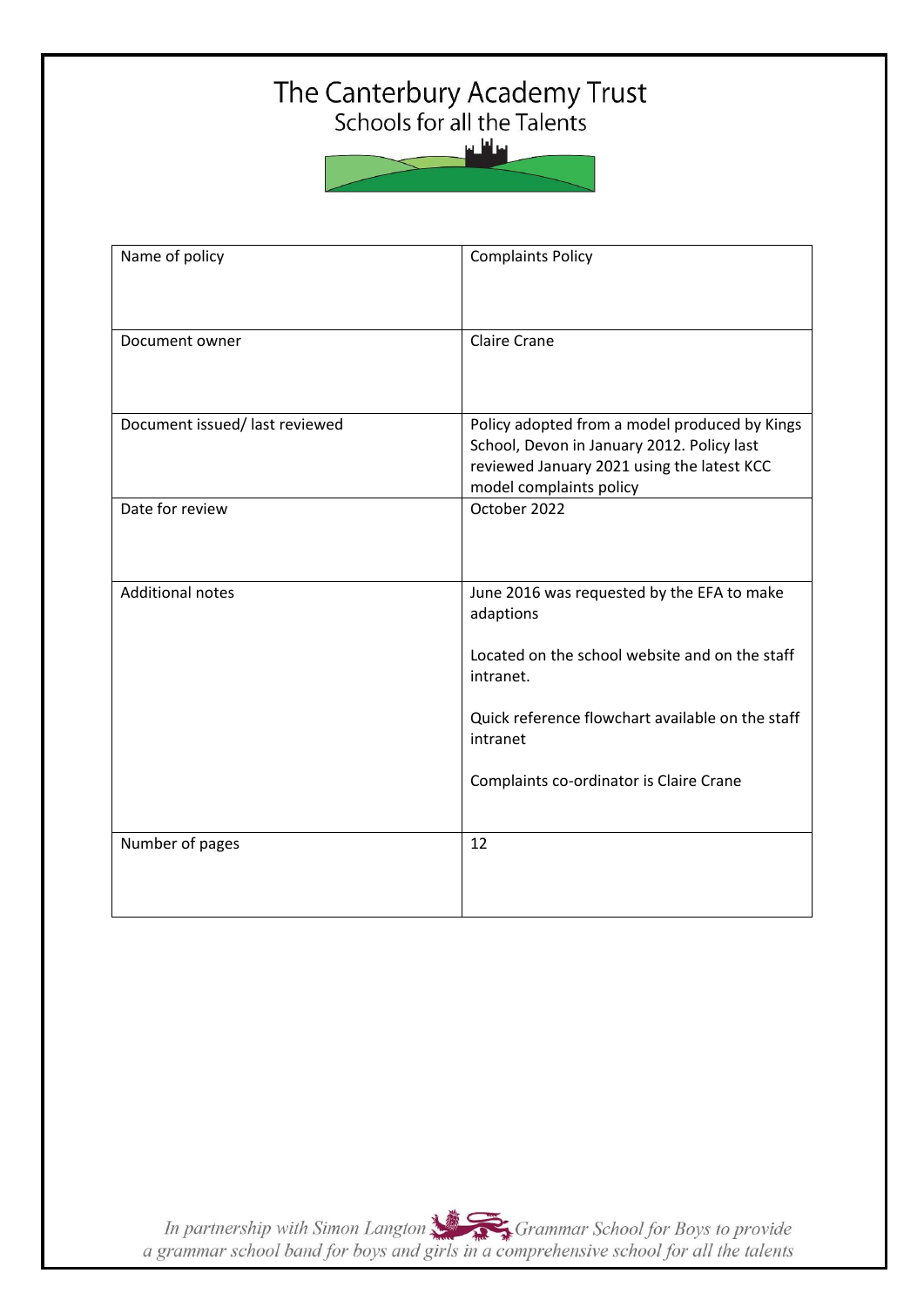# **The Canterbury Academy Trust**

#### **Timescales:**

We aim to resolve any complaints in a timely manner. Timescales for each stage of the complaints procedure are set out below in the relevant paragraphs. For the purposes of this policy, a 'working day' is defined as a week day during term time, when the academy is open. The definition of 'working day' excludes weekends and it also excludes enforced closure, occasional, regular holidays and Bank Holidays. For the avoidance of doubt, term dates are published on the Academy Trusts website, and information about term dates is made available to parents and students periodically.

#### **Policy Aim and Statement**

#### **Aim:**

The aim of this policy is to ensure that a concern or complaint by a parent (including a prospective parent) or a member of the public using the academy trust facilities is managed sympathetically, efficiently and at the appropriate level and resolved as soon as possible. Doing so is good practice and good customer relations, it is fair to those concerned and it helps to promote parents', students' and visitors' confidence in our ability to safeguard, promote welfare and offer quality service. We will try to resolve every concern or complaint in a positive way with the aim of putting right a matter which may have gone wrong and, where necessary, reviewing our systems and procedures in the light of circumstances.

#### **Policy Statement:**

We need to know as soon as possible if there is any cause for dissatisfaction. Complaints raised some time after the event can often not be dealt with in a thorough manner. We recognise that a difficulty which is not resolved quickly and fairly can soon become a cause of resentment, which could be damaging to relationships and also to our academy trust culture. We intend that parents, students and visitors should never feel, or be made to feel, that a complaint will be taken amiss or will adversely affect a student or his/her opportunities at the academy. The policy, however, distinguishes between a concern or difficulty which can be resolved informally and a formal complaint which will require investigation.

#### **Stage 1: Concerns and Difficulties (This is not treated as a formal complaint)**

**1. Concerns:** We expect that most concerns, when a parent seeks intervention, reconsideration or some other action to be taken, can be resolved informally. Examples might include dissatisfaction about some aspect of teaching or pastoral care, or about allocation of privileges or responsibilities, or about a timetable clash or some other aspect of the Academy Trusts systems or equipment, or a billing error.

#### **2. Notification:**

Please raise the concern initially as follows:

#### **2.1 Education issues** –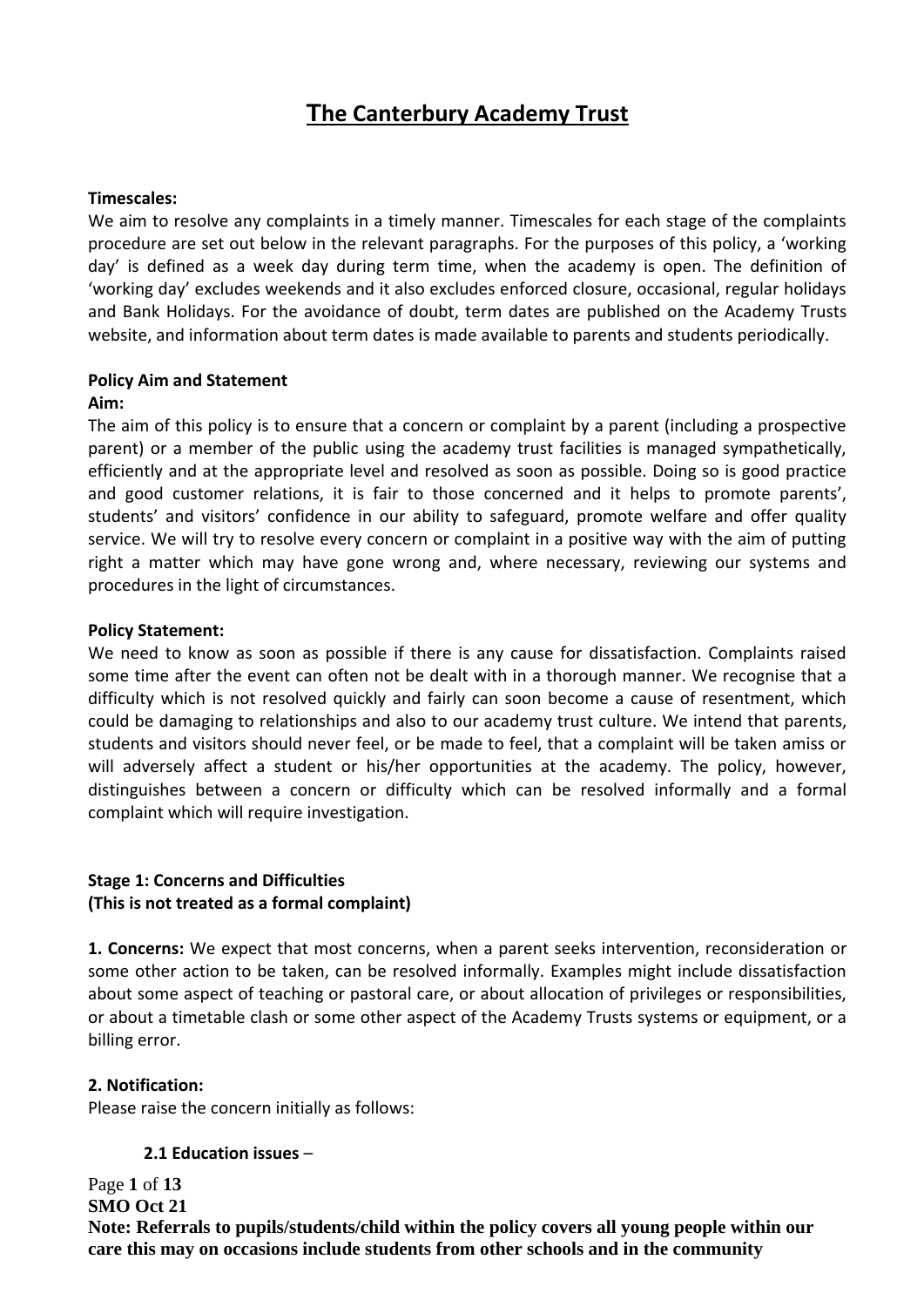**a)** If the matter relates to the classroom or the curriculum please speak or write to the Head of Primary School, Head of Middle School, Head of Senior School, Head of Sixth Form or the Head of Canterbury City and Coastal.

**b) I**f the matter relates to a child with special educational needs or in the Cavendish Centre SRBP (primary school) or Speech and Language SRBP (secondary school), please speak or write to the SENCO at the primary school or the Senior Vice Principal for intervention (SENCO at the secondary school).

**2.2 Pastoral care** – For concerns relating to matters outside the classroom, please speak or write to the Pastoral Manager at the primary school and the relevant Support Manager or Senior Vice Principal for Ethos and Engagement at the secondary school.

**2.3 Disciplinary matters** – A problem over any disciplinary action taken or a sanction imposed should be raised with the pastoral manager at the primary school and first of all with the subject leader at the secondary school and, if not resolved, with the Senior Vice Principal for Ethos and Engagement or with the appropriate Head of School.

**2.4 Financial and administrative matters** – A query relating to fees or extras or to other administrative matters should be raised either with the Finance Office or the Director of Finance for schools or Director of Finance for the Trust.

**2.5 Lettings/bookings** – If the problem arises through an external booking please speak or write to the Corporate Services Manager.

**2.6 Site and Health and Safety** - For concerns relating to health and safety or matters relating to any trust site, please speak or write to the Estates Manager.

**2.7 Service Level Agreement** – For matters relating to service level agreement providers, please contact the Senior Vice Principal for Business, Finance and Operations.

**2.8 Partner organisations based on the Canterbury Academy Trust campus** – for example: St Nicholas School, Appeti Tennis, Lifestyle Fitness, HatHats, Adult Education, please contact the relevant organisation.

**2.9** Should an informal concern or complaint be raised with a member of staff other than those designated at item 2.1 to 2.8 above, he or she is asked to redirect it to the appropriate individual under this policy.

**2**.**10** Any matters not listed above should be referred to the the appropriate Head of School

These concerns can be brought to our attention by phone call (which will be noted and kept to file) email or letter.

# **Complaints about the Executive Principal of the Trust or the Directors/trustees/governors**

Where a complaint concerns the actions of the Executive Principal of the Trust, the complainant should first approach the Executive Principal of the Trust in an attempt to resolve the issue informally. If the complainant is not satisfied with this outcome they should notify the Chair of the Board of directors care of the Clerk to the Governing Body that they wish to take a complaint forward. The Stage 2 process will then commence and *the Chair of the Board of Directors* will take the process forward.

Where a complaint concerns a Director/trustee/governor, the complainant should notify in writing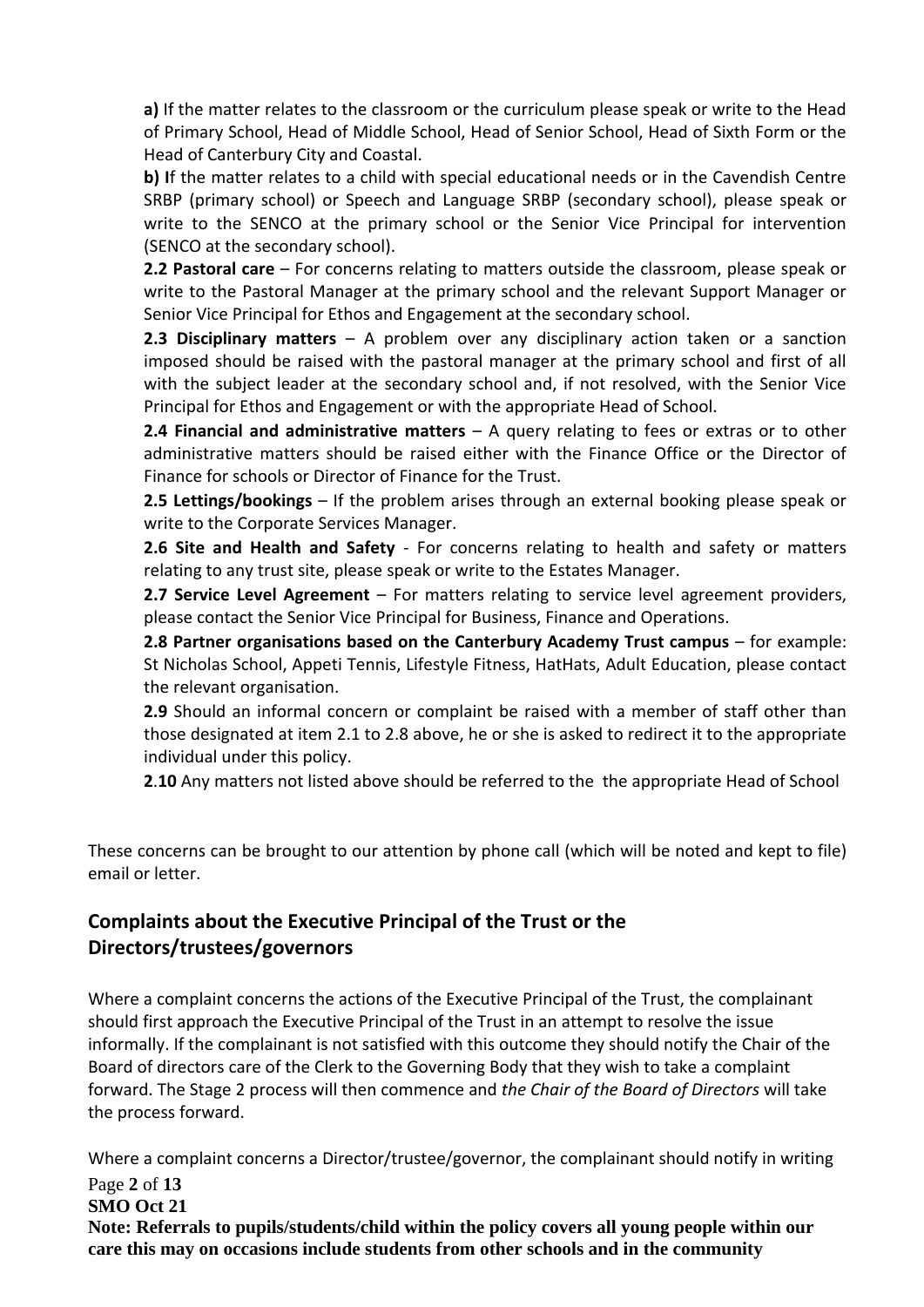the Chair of the Board of Directors care of the Clerk to the Governing Body. Where a complaint concerns the Chair of the Board of Directors this should be made in writing to the Clerk of the Governing Body. For Complaints against any member of the Governing Body Appendix 1 should be followed.

# 3. Acknowledgement

Review all complaints and concerns immediately upon receipt and contact complainant within  $2 - 5$ working days to agree how the complaint will be investigated. This will include offering to meet the complainant if that would help with the investigation or resolution of the complaint.

## 4. Investigation and resolution

- Treat complainants impartially and without discrimination or prejudice
- Ensure the complaints and concerns are investigated thoroughly and fairly to establish the facts
- Ensure that all decisions made will be proportionate, appropriate and fair.
- Act fairy towards staff that have been complained about as well as towards complainants

- Respond to the complaint within 10 working days and if there is any delay, keep complainant informed of the progress and the reason for the delay

- Use all the feedback and lessons learned from complaints and concerns in our efforts to improve the care we provide

- Be open and transparent in our communication
- Regularly review the lessons to be learned from complaints and concerns

#### **5. Unresolved Concerns**

A concern which has not been resolved by informal means above within ten working days from the receipt of the acknowledgement by the relevant person can then be notified as a formal complaint in accordance with Stage 2 below.

# **Stage 2: Formal Complaints – Complaints Co-ordinator**

#### 1**. Notification:**

A formal complaint can only be made either in writing or by email. An unresolved concern under Stage 1, or a complaint which needs investigation, or a more serious dissatisfaction with some aspect of the academy trust's policies, procedures, management or administration must be set out in writing with full details and sent with all relevant documents and full contact details for the attention of the Clerk to the Board of Directors who will then inform both the Chair of the Board of Directors and the Executive Principal of the Trust. Should a formal written complaint be received by another member of the academy trust's staff, he or she will immediately pass it to the Executive Principal of the Trust. The chair of the Board of Directors and the Executive Principal of the Trust will then determine the most appropriate and constructive response to this formal complaint.

The investigation and proper administration of the complaints process is an exhaustive and time consuming exercise. Whilst most complaints are genuine and legitimate and, therefore, deserve the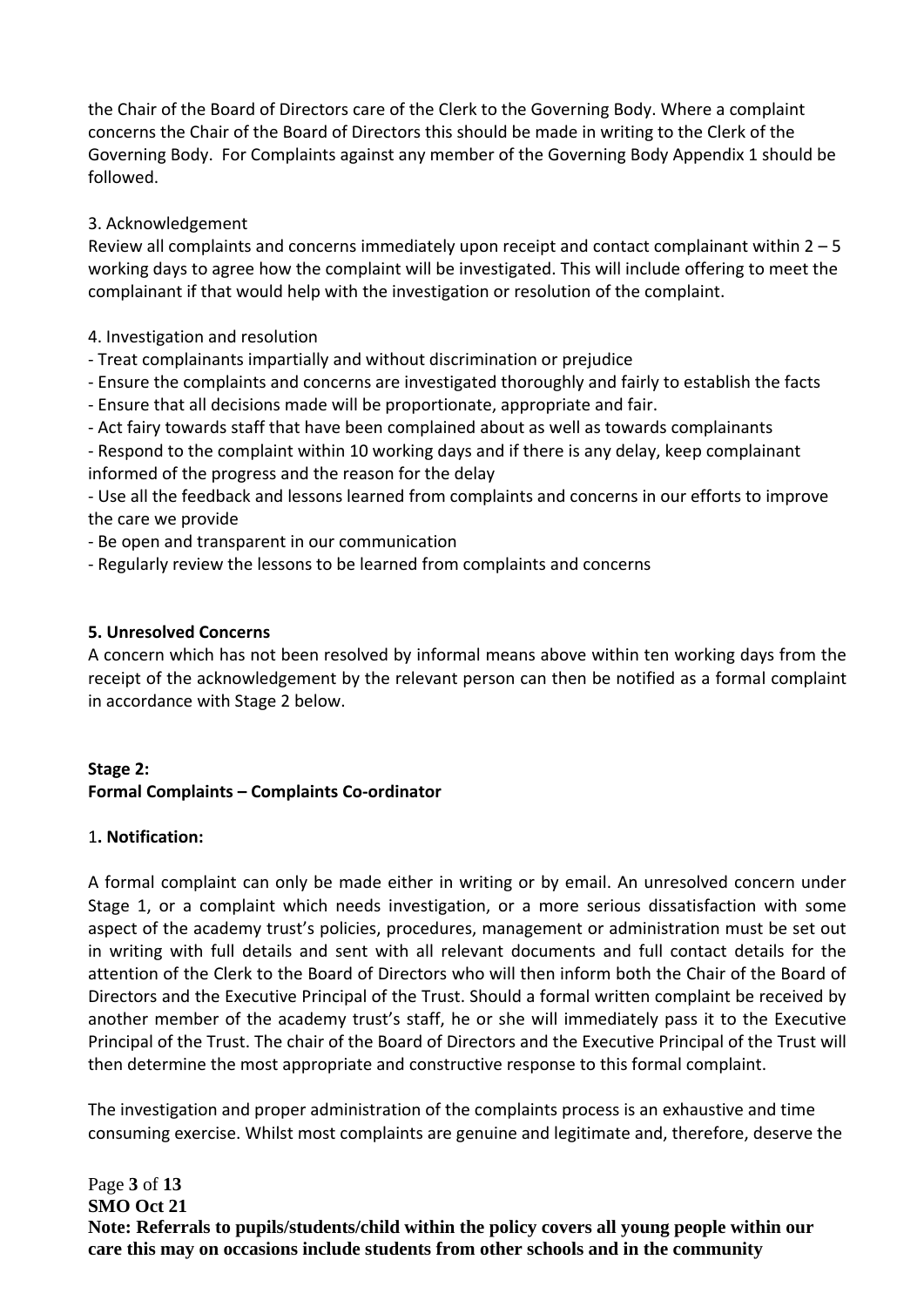full attention of the academy it is the case that some may have not been. Thus, in an attempt to expedite matters the Executive Principal of the Trust does have the authority to:

- a. Contact the complainant directly to ascertain the nature of the complaint, the grounds for it and the expected outcome of it And/or
- b. Request that the complainant meets with the Executive Principal of the Trust or members of the board of directors to deal with the complaint formally face to face.

In the event of any complaint being made and then not followed up by the complainant within 7 days (working and non- working) and/or the complainant failing to attend a meeting without warning or without explanation, then the complaint will be deemed to have terminated. A complaint once terminated cannot be reinstituted

Thus, there are two responses/routes of action:

- a. The formal complaint will be referred to the academy trust's complaints coordinator for investigation
- b. The formal complaint may be elevated and dealt with either by the Executive Principal of the Trust (Stage 3) or referred to a panel of the Board of Directors (Stage 4)

#### **2. Acknowledgement:**

Your complaint will be acknowledged by telephone or in writing, normally within five working days (and no later than 10 working days) of receipt during term time and as soon as practicable during the holidays. The acknowledgement will indicate the action that is being taken and the likely timescale for resolution.

#### **3. Investigation and resolution for complaints referred to the Complaints Co-ordinator:**

The Complaints Co-ordinator may deal with the matter personally or may ask a senior member of staff to act as 'investigator' and/or may involve one or more Vice Principals. The investigator may request additional information from the complainant and may wish to speak to the complainant personally and to others who have knowledge of the circumstances. Following appropriate investigation, the Complaints Co-ordinator will then respond to the complainant in writing within 25 working days.

#### Unresolved concerns

A concern which has not been resolved by the Complaints Co-ordinator at stage 2 can proceed to stage 3.

#### 4. **Investigation and resolution for complaints that has been elevated and dealt with by The Executive Principal of the Trust**

The Executive Principal of the Trust may request additional information from the complainant and may wish to speak to the complainant personally and to others who have knowledge of the circumstances. Following appropriate investigation, the Executive Principal of the Trust will then respond to the complainant. Full written response within 25 working days.

#### Page **4** of **13**

#### **SMO Oct 21**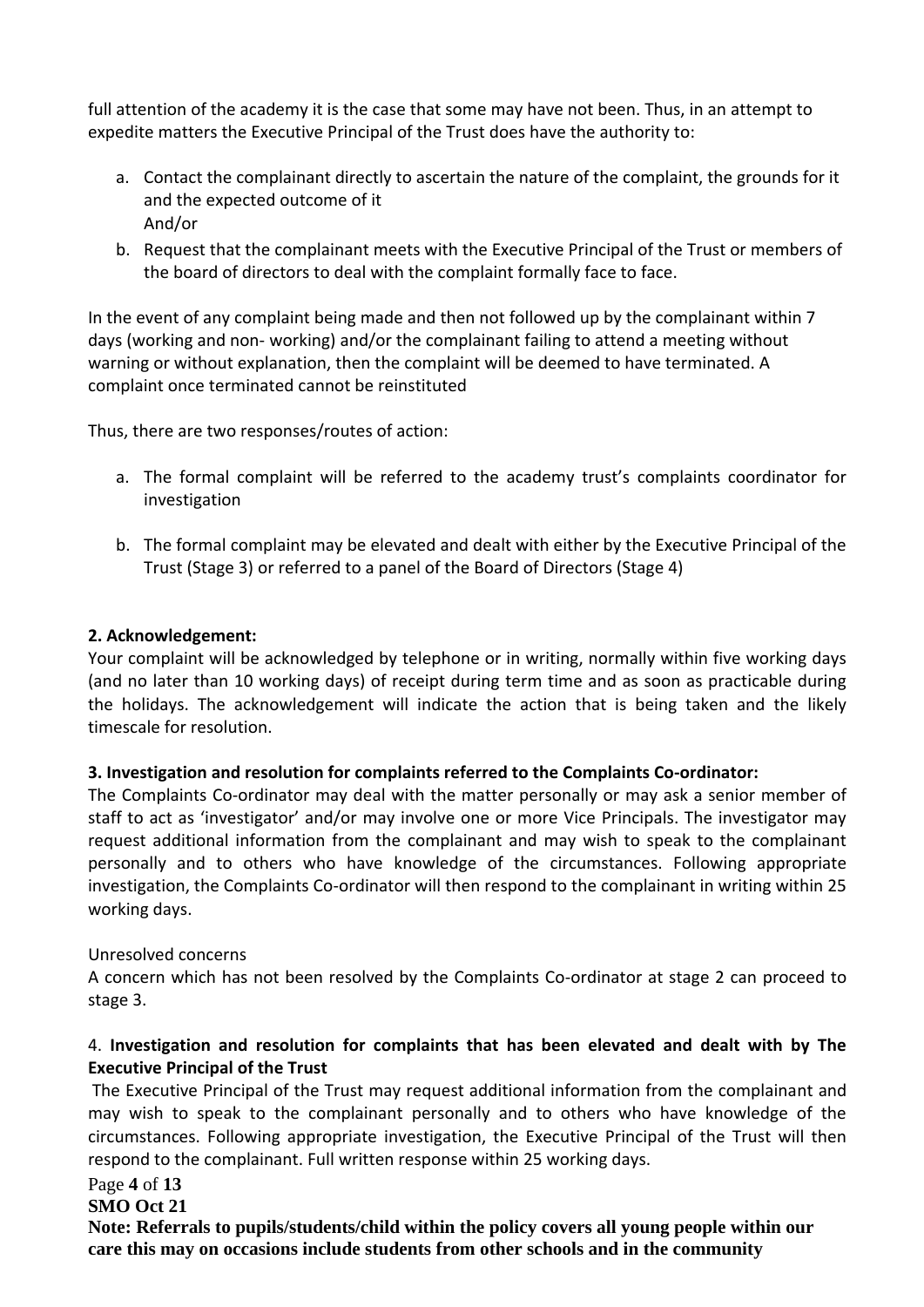Unresolved concerns

A concern which has not been resolved by the Executive Principal of the Trust at stage 2 or 3 can proceed to stage 4.

# 5. **Investigation and resolution that has been elevated and being dealt with by the Board of Directors will follow stage 4 of this policy.**

#### **Stage 3: Formal Complaints heard by the Executive Principal of the Trust**

#### **1. Notification:**

If you are dissatisfied with the decision of the Complaints Co-ordinator under Stage 2, your complaint may be renewed in writing to the Executive Principal of the Trust. Only if you have been through the earlier stages of this procedure, and are dissatisfied with the decision may you request a meeting with the Executive Principal of the Trust. To request a meeting with the Executive Principal of the Trust, please write to the Clerk to the Board of Directors within five working days of receiving the decision that you wish to appeal. Your request will only be considered if you have completed the relevant procedures at Stages 1 & 2. Please ensure that copies of all relevant documents accompany your letter to the clerk and state all the grounds for your complaint and the outcome that you desire. The clerk will acknowledge your request in writing within five working days and then advise you of a date and time of the meeting. Every effort will be made to resolve the matter within fifteen working days of the receipt of your request.

#### **2. Unresolved concerns**

If you remain dissatisfied with the decision of the Executive Principal of the Trust you have the right to request a meeting with the Directors. To request a meeting with the Directors, please write to the Clerk to the Board of Directors within 5 days of your meeting with the Executive Principal of the Trust. Your request will only be considered if you have completed the relevant procedures at Stages 1, 2 & 3. Please ensure that copies of all relevant documents accompany your letter to the clerk and state all the grounds for your complaint and the outcome that you desire. The clerk will acknowledge your request in writing within five working days and then advise you of the date and time of the meeting.

#### **Stage 4 (Final stage)**

#### **Formal complaints heard by the Board of Directors**

**1. Directors complaints review panel:** The review will be undertaken by a panel of at least three Directors appointed on behalf of the Board of Directors, plus an *independent person who is not involved in the management and running of the academy.* The panel members will have had no detailed previous knowledge of the case although they may seek contextual understanding of the complaint as to better understand it.

Fair consideration will be given to any bona fide objection to a particular member of the panel.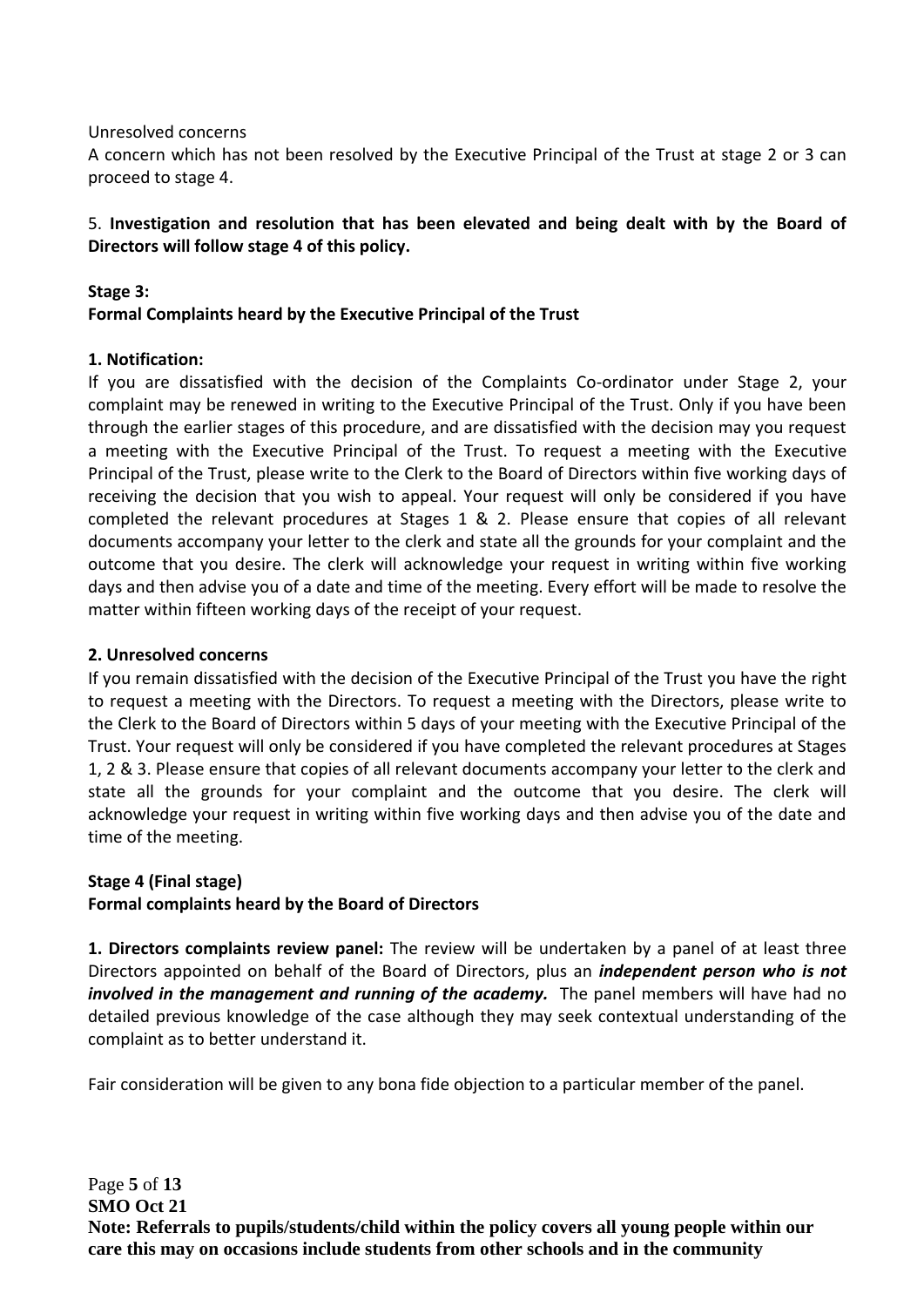**2. Convening the panel:** The Clerk to the Board of Directors will convene the Review Panel as soon as is reasonably practicable. The panel will not normally sit during academy trust holidays or at weekends.

**3. Notice of hearing:** Every effort will be made to enable the panel hearing to take place within fifteen working days of the receipt of your request. As soon as reasonably practical and in any event at least five working days before the hearing, the Clerk to the Board of Directors will send you written notification of the date, time and place of the hearing, together with any paperwork to be discussed at the meeting.

**4. Attendance:** You will be asked to attend the hearing and may be accompanied by one other person such as a relative, teacher, or friend, who should not be legally qualified. Your child may attend part or all of the hearing at the discretion of the Chair/parent. The Clerk to the Board of Directors or nominated deputy will also attend the hearing in order to keep a record of the proceedings. Copies of additional documents you wish the panel to consider should be sent to the Clerk to the Board of Directors at least three clear days prior to the hearing. Having agreed to a meeting, failure to attend without explanation will lead to the complaint being deemed to have terminated.

**5.** It is not normally the case that the Trust will be represented at these meetings as they are intended to enable the complainant to state their position without fear or favour. The Chair of the Review Panel will conduct the hearing in such a way as to ensure that all those present have the opportunity of asking questions and making comments in an appropriate manner. The hearing is not a legal proceeding and the panel shall be under no obligation to hear oral evidence from witnesses but may do so and/or may take written statements into account.

**6. Adjournment:** The Chair may at his/her discretion adjourn the hearing for further investigation of any relevant issue. This may include an adjournment to take legal advice.

**7. Decision: After listening to the complainant the panel will reflect and consider what they have heard.** After due consideration of the matters discussed at the hearing, the panel shall reach a view and this view may well lead to further investigation pertaining to the complaint. For understandable reasons should the decision reached also require some form of internal disciplinary action then the complainant will not be informed of the specifics of this. The panel's findings and any recommendations shall be confirmed in writing to you within five working days unless a further period of time is required to investigate the matter, in which case you will be informed of this.

#### **8. Record of complaints:**

The Clerk to the Board of Directors is responsible for keeping a log of all complaints received by or referred to them under this stage of the procedure. The log should provide a brief written summary of the name of the complainant, the date the complaint was received, the matter complained of, and the manner and date of its resolution. Written records may be kept of any meetings and interviews held in relation to the complaint. The complainant has no rights of access to these records/findings.

#### **9. Confidentiality:**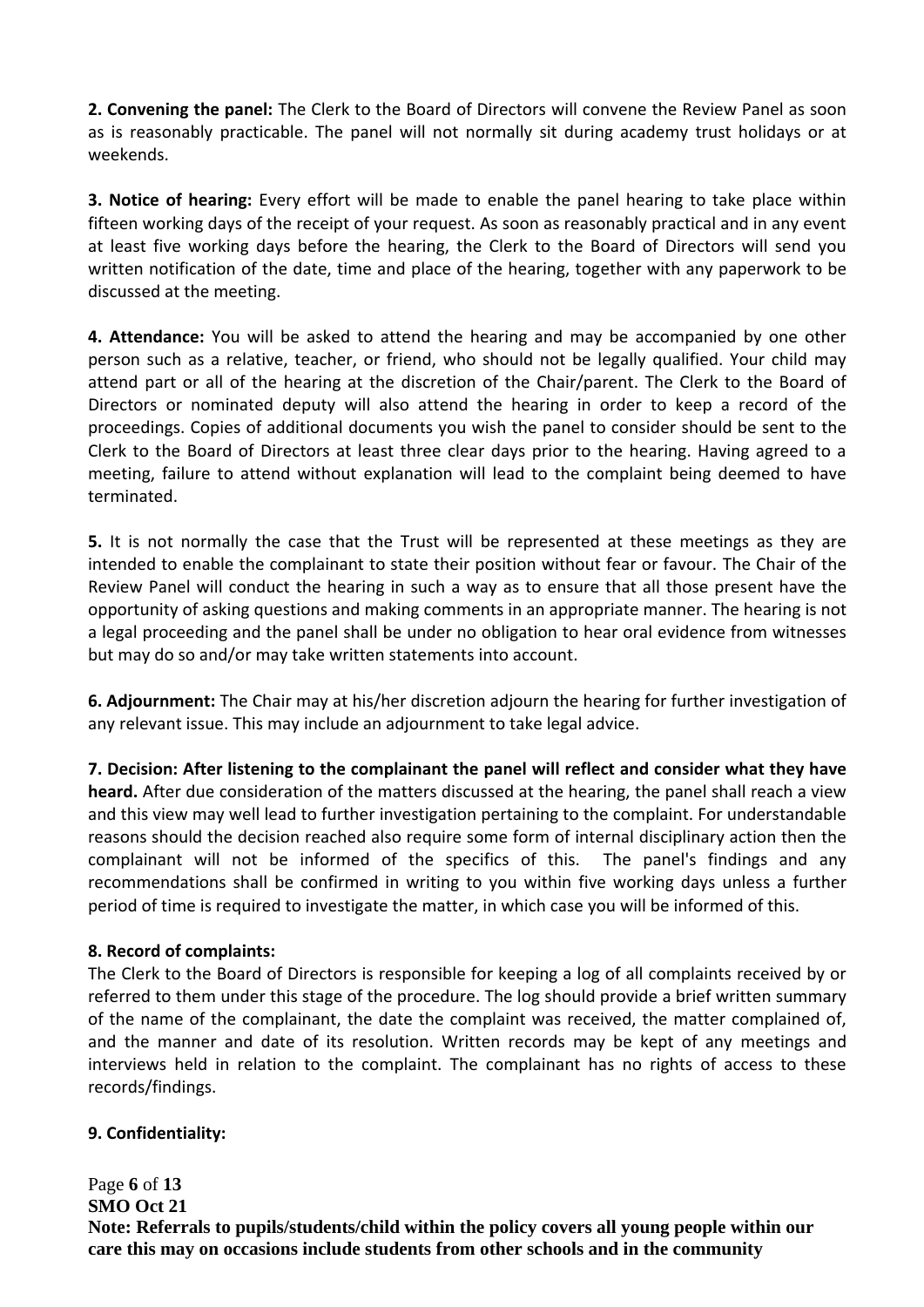In order for complaints to be resolved as quickly and fairly as possible, we ask that complainants do not raise concerns or discuss them publicly via social media. Complaints will be dealt with confidentially by the Trust and we expect complainants to observe confidentiality also.

If at any formal stage of a complaint it is determined that staff disciplinary or capability proceedings are necessary, the details of any action will remain confidential to the Executive Principal and the individual's line manager. The complainant is not entitled to participate in the process or receive any detail about the proceedings.

The number of complaints registered under the formal procedure during the preceding academy trust year will be supplied to parents on request. Correspondence, statements and records relating to individual complaints will be kept confidential except to the extent required by paragraph 25(k) of Schedule 1 to the Education (Independent Academy Standards) (England) Regulations 2010, that is where access is requested by the Secretary of State or where disclosure is required in the course of an academy inspection or under other legal authority.

In accordance with data protection principles, details of individual complaints will normally be destroyed after a period of 6 years from resolution. In exceptional circumstances some details will be retained for a further period as necessary.

# **10. The Remit of the Complaints Panel**

The panel may choose their own chair.

The panel can:

● recommend changes to the academy trust's systems or procedures to ensure that problems of a similar nature do not recur

There are several points which any director sitting on a complaints panel needs to remember:

- a. It is important that the hearing is independent and impartial and that it is seen to be so. No director/independent person may sit on the panel if they have had a prior involvement in the complaint or in the circumstances surrounding it. In deciding the make-up of the panel, directors need to try and ensure that it is a cross-section of the categories of director and sensitive to the issues of race, gender, religious affiliation and ensure that one member of the panel is independent of the management and running of the academy.
- b. The aim of the hearing, which needs to be held in private, will always be to resolve the complaint and achieve reconciliation between the academy trust and the complainant. However, it has to be recognised the complainant might not be satisfied with the outcome if the hearing does not find in their favour. It may only be possible to establish the facts and make recommendations which will satisfy the complainant that his or her complaint has been taken seriously.
- c. An effective panel will acknowledge that many complainants feel nervous and inhibited in a formal setting. Parents often feel emotional when discussing an issue that affects their child. The panel chair will ensure that the proceedings are as welcoming as possible.
- d. Extra care needs to be taken when the complainant is a child. Careful consideration of the atmosphere and proceedings will ensure that the child does not feel intimidated. The panel needs to be aware of the views of the child and give them equal consideration to those of adults.

# Page **7** of **13**

#### **SMO Oct 21**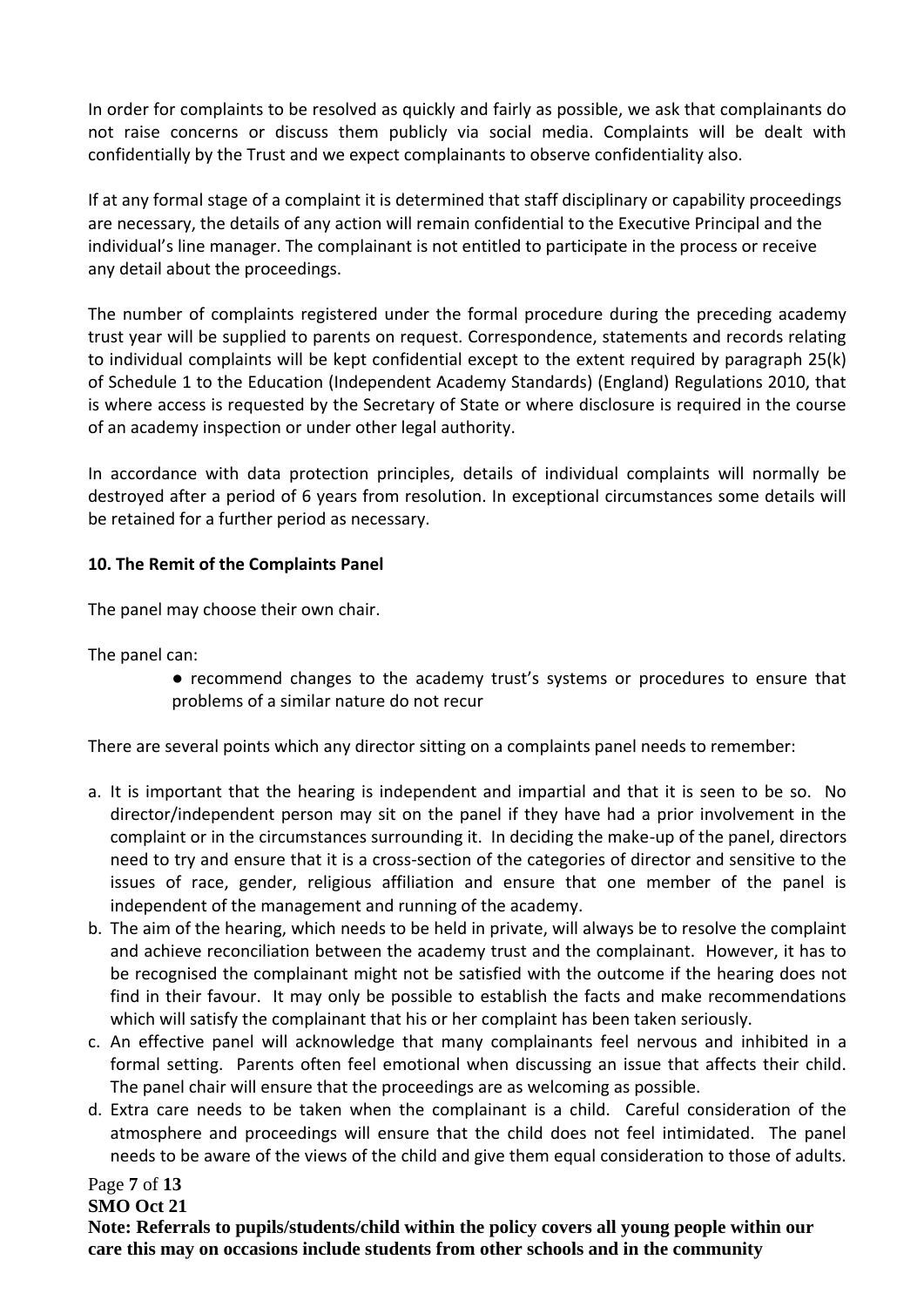Where the child's parent is the complainant, it would be helpful to give the parent the opportunity to say which parts of the hearing, if any, the child needs to attend.

e. The people sitting on the panel need to be made aware of the complaints procedure.

#### **11. Roles and Responsibilities**

#### **a) The Role of the Clerk**

The clerk would be the contact point for the complainant and be required to:

● set the date, time and venue of the hearing, ensuring that the dates are convenient to all parties and that the venue and proceedings are accessible

● ensure no member of the panel has a vested interest in the outcome of the proceedings or any involvement in an earlier stage of the procedure

- collate any written material and send it to the parties in advance of the hearing
- meet and welcome the parties as they arrive at the hearing
- record the proceedings
- notify all parties of the panel's decision

#### **b) The Role of the Chair of the Panel**

The Chair of the Panel has a key role, ensuring that:

- the remit of the panel is explained to the complainant
- Key findings of fact are made
- if the complainant is not used to speaking at such a hearing they are put at ease
- the hearing is conducted in an informal manner with each party treating the other with respect and courtesy
- the panel is open minded

#### **12. Notification of the Panel's Decision**

The Chair of the panel needs to ensure that the complainant is notified of the outcome, in writing, within five working days.

#### **13. Checklist for a Panel Hearing**

The panel needs to take the following points into account:

- The hearing is as informal as possible
- Witnesses are only required to attend for the part of the hearing in which they give their evidence
- After introductions, the complainant is invited to explain their complaint, and be followed by their witnesses
- The panel may ask questions at any point
- The complainant is then invited to sum up their complaint

# Page **8** of **13**

**SMO Oct 21**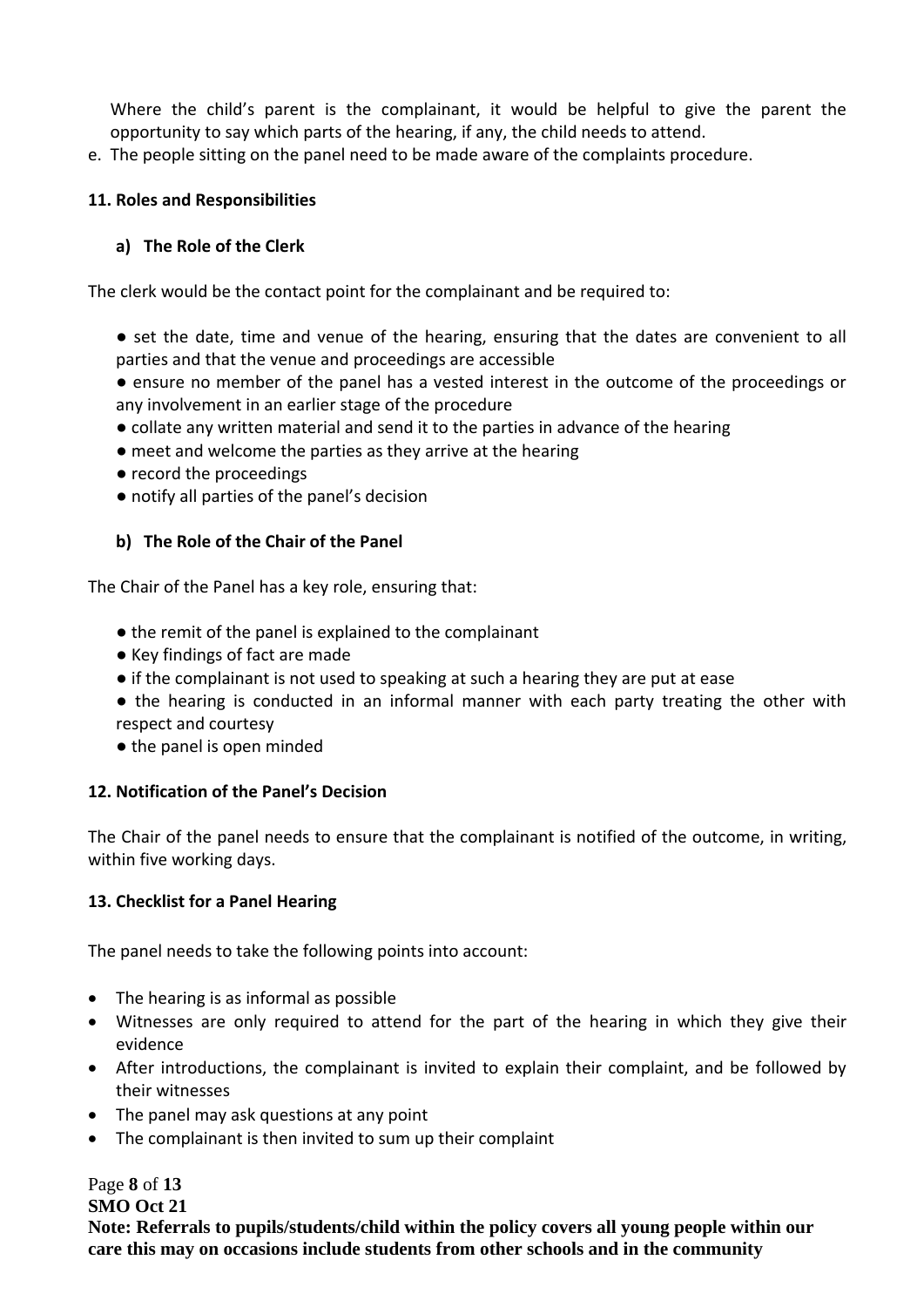- The chair explains that complainant will hear from the panel in writing within five working days in relation to the outcome of the hearing and any recommendation being made to the school.
- Complainant leaves while the panel decides on the issues

 **14.** This is the final stage for a complaint to be heard at the academy trust and it is hoped that an amicable outcome will have been reached.

# **Policy for unreasonable complaints**

The Academy Trust is committed to dealing with all complaints fairly and impartially, and to providing a high quality service to those who complain. We will not normally limit the contact complainants have with the trust. However, we do not expect our staff to tolerate unacceptable behaviour and will take action to protect staff from that behaviour, including that which is abusive, offensive or threatening.

The Trust defines unreasonable complaints as '*those who, because of the frequency or nature of their contacts with a school within the trust, hinder our consideration of their or other people's complaints*'.

#### **Examples: A complaint may be regarded as unreasonable when the person making the complaint:**

- $\circ$  refuses to articulate their complaint or specify the grounds of a complaint or the outcomes sought by raising the complaint, despite offers of assistance;
- o refuses to co-operate with the complaints investigation process while still wishing their complaint to be resolved;
- $\circ$  refuses to accept that certain issues are not within the scope of a complaints procedure;
- o insists on the complaint being dealt with in ways which are incompatible with the adopted complaints procedure or with good practice;
- $\circ$  introduces trivial or irrelevant information which the complainant expects to be taken into account and commented on, or raises large numbers of detailed but unimportant questions, and insists they are fully answered, often immediately and to their own timescales;
- $\circ$  makes unjustified complaints about staff who are trying to deal with the issues, and seeks to have them replaced;
- o changes the basis of the complaint as the investigation proceeds;
- $\circ$  repeatedly makes the same complaint (despite previous investigations or responses concluding that the complaint is groundless or has been addressed);
- $\circ$  refuses to accept the findings of the investigation into that complaint where the Trust's complaint procedure has been fully and properly implemented and completed including referral to the Department for Education;
- o seeks an unrealistic outcome;
- o makes excessive demands on the Trust's time by frequent, lengthy, complicated and

#### Page **9** of **13**

#### **SMO Oct 21**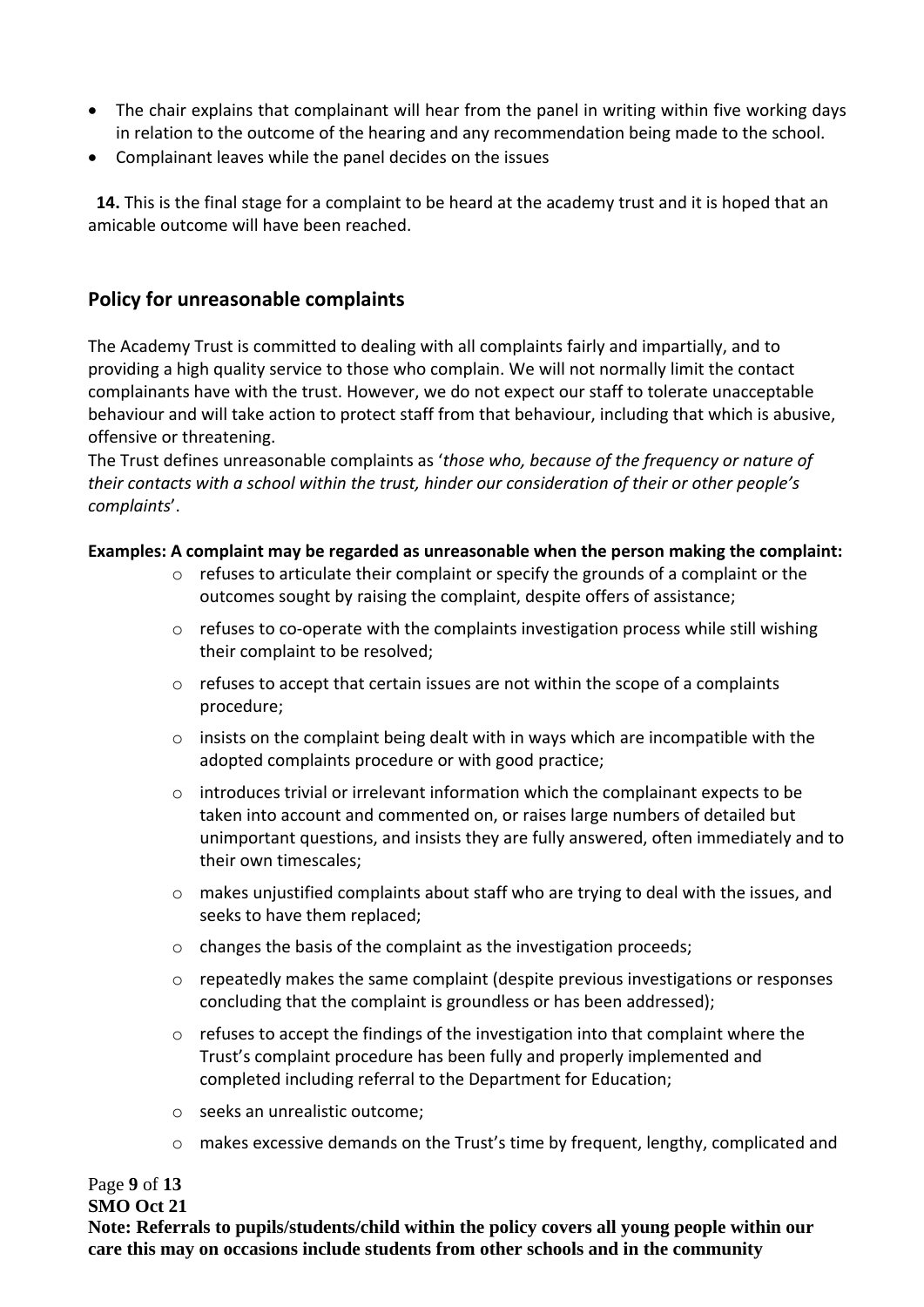stressful contact with staff regarding the complaint in person, in writing, by email and by telephone while the complaint is being dealt with.

#### **A complaint may also be considered unreasonable if the person making the complaint does so either face-to-face, by telephone or in writing or electronically**:-

- o maliciously;
- o aggressively;
- o using threats, intimidation or violence;
- o using abusive, offensive or discriminatory language;
- o knowing it to be false;
- o using falsified information;
- o Publishing unacceptable information in a variety of media such as in social media websites and newspapers.

Complainants should limit the numbers of communications with the Trust while a complaint is being progressed. It is not helpful if repeated correspondence is sent (either by letter, phone, email or text) as it could delay the outcome being reached.

Whenever possible, the Executive Principal of the Trust or Chair of the Board of Directors will discuss any concerns with the complainant informally before applying an 'unreasonable' marking.

If the behaviour continues the Executive Principal of the Trust will write to the complainant explaining that their behaviour is unreasonable and asking them to change it. For complainants who excessively contact the Trust causing a significant level of disruption, we may specify methods of communication and limit the number of contacts in a communication plan. This will usually be reviewed after 6 months.

In response to any serious incident of aggression or violence, the concerns and actions taken will be put in writing immediately and the police informed. This may include barring an individual from school premises.

# **Barring from the School Premises**

Although fulfilling a public function, Schools are private places. The public has no automatic right of entry. Schools will therefore act to ensure they remain a safe place for pupils, staff and other members of their community.

If a parent's behaviour is a cause for concern, the Academy Trust will ask him/her to leave the premises. In serious cases, the Executive Principal will notify them in writing that their implied licence to be on academy trust premises has been temporarily revoked subject to any representations that the parent may wish to make. The Academy Trust will always give the parent the opportunity to formally express their views on the decision to bar in writing. The decision to bar will then be reviewed, taking into account any representations made by the parent, and either confirmed or lifted. If the decision is confirmed the parent will be notified in writing, explaining how long the bar will be in place.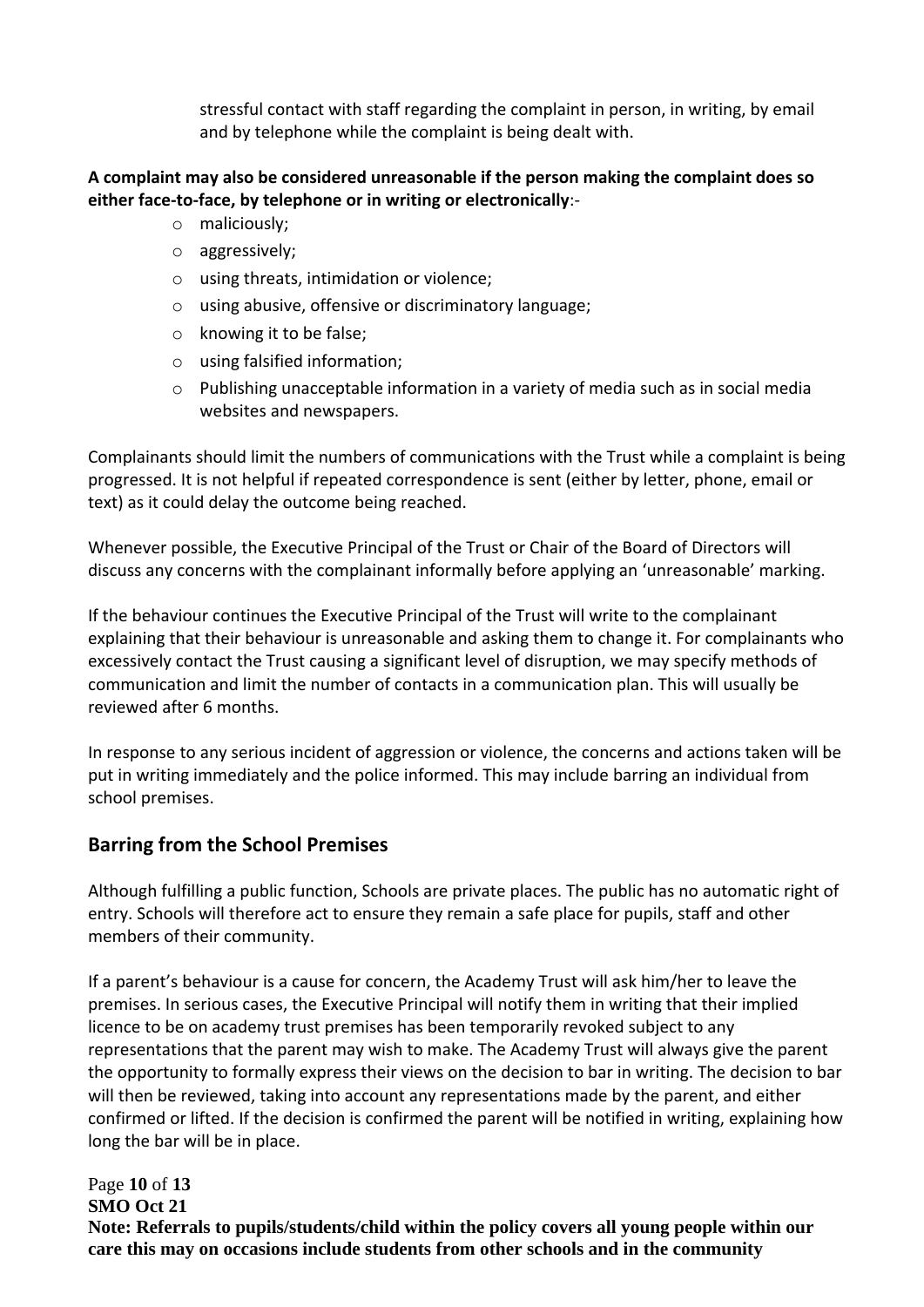Anyone wishing to complain about being barred can do so, by letter or email, to the Executive Principal of the Trust or Chair of the Board of Directors. However, complaints about barring cannot be escalated to the Department for Education. Once the Trust's own complaints procedure has been completed, the only remaining avenue of appeal is through the Courts; independent legal advice must therefore be sought.

# **Appendix 1**

# **Procedure to manage complaints about Directors/Trustees or Governors**

#### **General principles**

The principles of a complaint should include the following:

- resolution should be sought at the least formal level in the first instance;
- complaints should be resolved as quickly as possible;
- the process of resolving a complaint should not undermine the work of the governing body;
- where help and support is needed in managing a complaint against a Director, Trustee or Governor, this could be sought from another school governing body

#### **Categories of complaints**

Complaints against Directors/ Trustees or Governors can be categorised:

- (i) those from other Governors on the governing body;
- (ii) those from members of the public which includes parents;

NB - members of the school staff – See Staff Grievance Policy.

Irrespective of the category of complaint the responsibility for dealing with the complaint is that of the Governing Body, which would normally fall to the Chair to manage. Where the complaint is made against the Chair then it could be passed to the Vice-Chair.

The Governing Body need to consider to what extent the internal investigation of a complaint against a Director, Trustee or Governor by another Directors, Trustee or Governor generates a conflict of interest or prejudice.

No member of the school staff, including the Executive Principal of the Trust, should be involved in the investigation of a complaint against a Director, Trustee or Governor other than as a witness.

#### **Procedure**